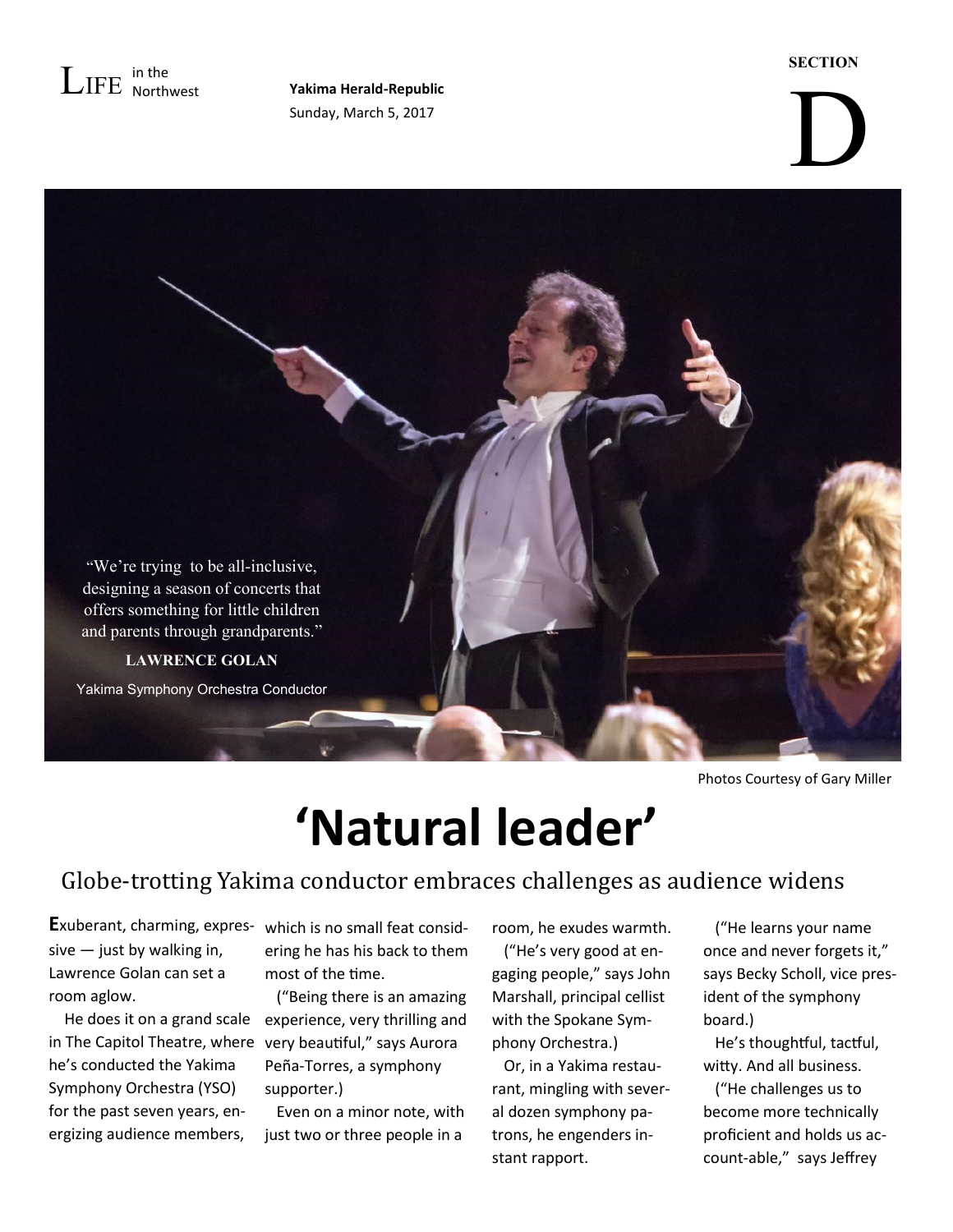Snedeker, YSO principal horn.) By all accounts, Golan has transformed the YSO into an inspired orchestra.

 ("We're so lucky to have him," says Sonja Dodge, who served on the symphony board for 25 years.)

#### **Growing audience**

 Yakima's appreciation is evident: the concerts so far this season have either sold out or nearly so, while donations are at an all-time high. Meanwhile, Golan has increased the number of yearly performances from five to 11 by mixing pops concerts into the classical repertoire.

 "We're trying to be allinclusive," Golan explains, "designing a season of concerts that offers something for little children and parents through grandparents."

 Founding music director Brooke Creswell has nothing but praise for his successor. "It's a much finer orchestra than it was seven or eight years ago."

 Snedeker, who has played French horn under Creswell and Golan and appreciates them both, knew the YSO had a dynamic candidate when Golan auditioned as conductor in 2010.

 "He said he wanted to meet people in the community and help the orchestra to grow, make it more visible and participate in the community."

Golan, 50, has stayed true to that ethic by playing his violin for Yakima Valley Museum



*"I want everyone to have a buy –in. No. 1, everyone involved. No. 2, we're all in this together if it doesn't fo so well—or if it does."*

**LAWRENCE GOLAN**

 Golan, 50, has stayed true to that ethic by playing his violin for Yakima Valley Museum gatherings, working with young musicians, visiting schools and Children's Village, appearing at wineries and Cottage in the Meadow.

 "He reaches out to the community at all levels," Dodge affirms.

#### **Nurturing talent**

 Remembering how transformational his music instructors were when he was growing up in the Chicago area, Golan finds teaching exhilarating, whether to preschoolers or college students. His original mentor was Joseph Golan, his father and violinist with the Chicago Symphony Orchestra. That the younger Golan would follow in his father's footsteps and become an accomplished violin player wasn't always evident, however.

 The youngster's first career choice was to become a base-

"No, not really, but my father

wanted to be like him." It didn't take long for Golan to turn to a different kind of pitch and embrace his father's other talent: classical music.

was good at baseball, and I

 Lawrence Golan had begun playing violin when he was 2 1/2, but, by his own admission, didn't put much effort in until he was 13. He became increasingly more serious after a stint at Interlochen, a camp in Michigan for gifted young musicians. He went on to Indiana University, well known for its music program, where he earned bachelor's and master's degrees in conducting and violin performance. His doctor of musical arts is from the New England Conservatory of Music.

#### **Always on the go**

Tireless and focused, Golan is addition to serving as music director of the Yakima Symphony, he holds similar positions with the York, Penn., Symphony Orchestra, Denver Philharmonic and the Lamont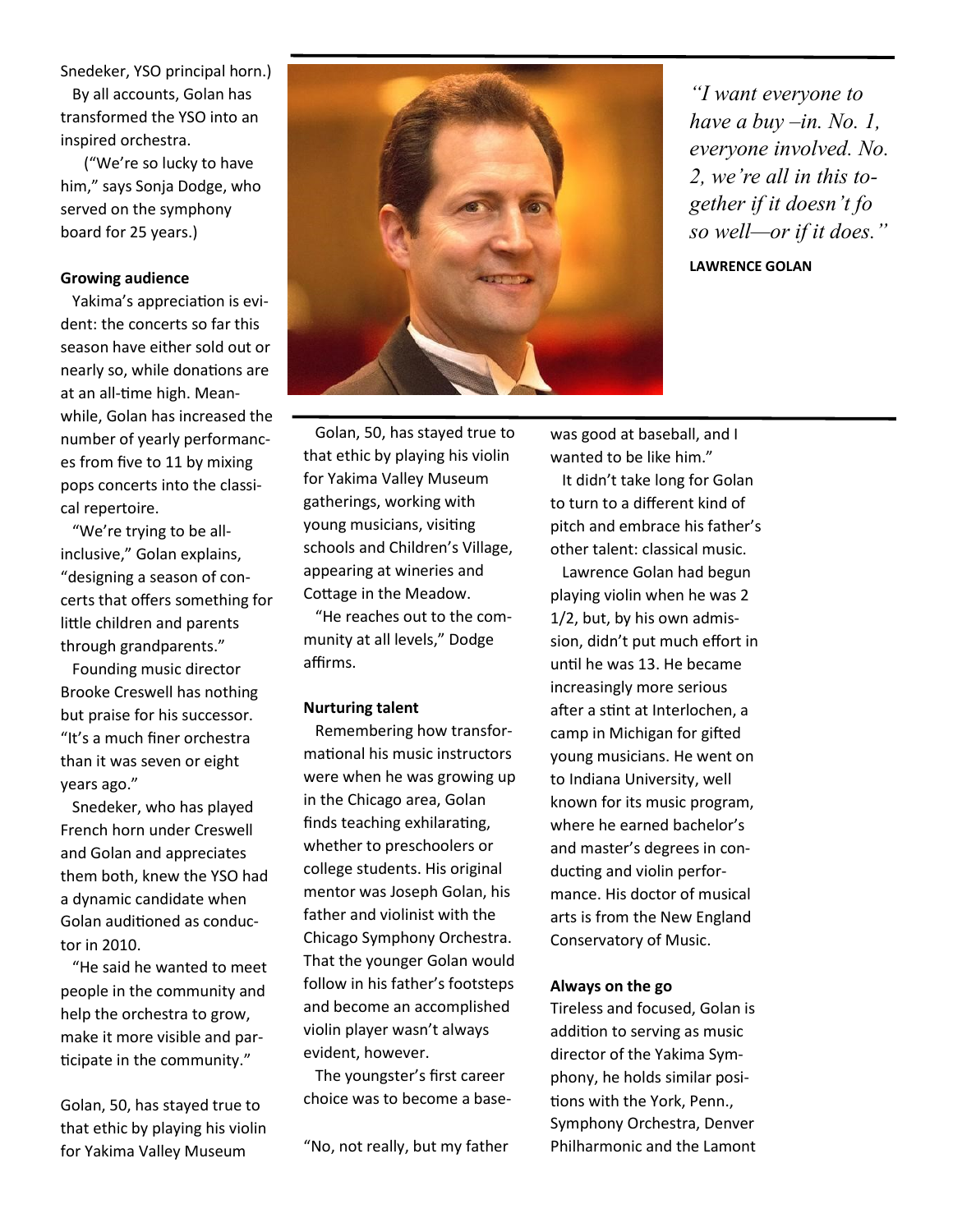Symphony Orchestra and Opera Theatre at the University of Denver.

 In other words, when he's finished with one concert, soon after there are three more.

 Sometimes the performances are so close together that he gets slightly disoriented, after flying from city to city just days apart.

 "I try very hard not to get mixed up, but I can get nervous about speaking to an audience."

 One night he was clearly mindful that he was in Yakima and not York, Penn., but even so, once on stage, he began with, "Welcome to York."

 But he caught himself and quickly added, "... Yakima Symphony."

 He got away with it because "People thought I said, 'Welcome to YOUR Yakima Symphony.'"

 He may live a peripatetic existence, but traveling from state to state has advantages, he points out. He has time to focus on classical scores while on airplanes, and there's the added benefit of no phone calls or texts.

"The negative is being away from family," he notes. "I always get home on Sunday night, and that's my favorite night of the week, when I'm being accosted by my kids."

 He and his wife, Cecilia, live in Denver and have two children. What free time he has, he spends supine: lying on the carpet, he plays Legos and dolls with the kids. Daughter Giovanna, 6, is learning to play violin, while son Joseph, 3, is working on his British accent, which he's picked up from a British children's TV show, "Peppa Pig."

 He met Cecilia, who grew up in Argentina, after she had come to Denver to study in a college exchange program. She was about to move to Madrid, where her sister lived, but that all fell by the wayside as she and Golan became better acquainted.

"I ruined her plans," he admits.

#### **'Fresh approach'**

 Golan's time in Yakima is full: rehearsals, the actual concert and behind-the-scenes work developing the repertoire for next year's programs.

 He makes it a group effort, soliciting ideas for music from orchestra members, patrons, staff and youth symphony players. He then puts the suggestions together to come up with a yearly theme.

 "I want everyone to have a buy -in," he explains. "No. 1, everyone is involved. No. 2, we're all in this together, if it doesn't go so well — or if it does."

Choosing classical numbers can be win-win. Or not.

 Realizing that he can't please everyone, Golan tries to balance between beloved favorites and lesser-known pieces. He assumed Beethoven would always fall in the former category until an audience member answered a survey with, "Can't you just do a season without Beethoven?" He laughs.

 Symphony players say the quality of music Golan chooses has been imaginative. Snedeker, who has played with the YSO for 26 years, notes, "He's brought a fresh approach to programs and is a fine conductor. We all appreciate his challenging us."

 Denise Dillenbeck, in her fourth year as YSO concertmaster, appreciates Golan's conducting prowess, calling him "incredibly prepared."

 Unflappable, too. "I've played some difficult music that is famous for throwing conductors off, and he doesn't get thrown off."

 Perhaps one of Golan's most ardent admirers is Creswell, who conducted until his retirement in 2010.

 When Golan was named the new conductor, Creswell was in the hospital, battling pneumonia. Even so, he dialed symphony board members from his hospital bed to congratulate them on their choice. "There was no question in my mind that Lawrence was the guy."